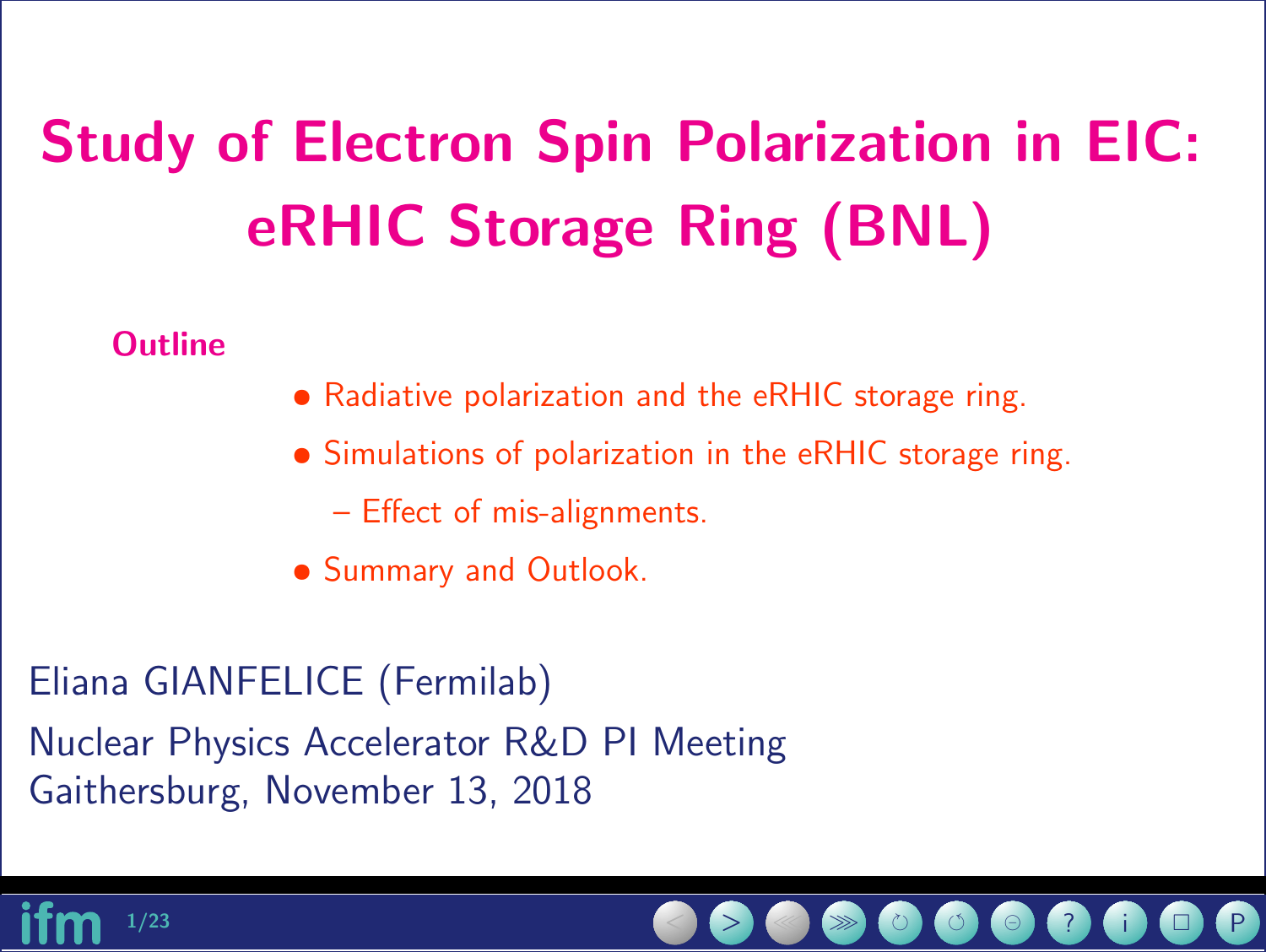#### Radiative polarization and the eRHIC storage ring

Experiments require

⇒

- Large proton and electron polarization ( $\geq 70\%$ )
- Longitudinal polarization at the IP with both helicities within the same store
- Energy
	- protons: between 41 and 275 GeV
	- electrons: between 5 and 18 GeV

While high proton polarization is routinely achieved in RHIC, electron beam polarization is a new field at BNL and studies for the storage ring were ranked as high priority by the 2017 panel:

| 29 | <b>BNL</b> | CeC      | Completion of the ongoing CEC demonstration<br>experiment  | High |  |
|----|------------|----------|------------------------------------------------------------|------|--|
| 30 | <b>BNL</b> | $RR-A-1$ | Beam-Beam Parameter Validation                             | High |  |
| 31 | <b>BNL</b> | $RR-A-2$ | Study of Electron Spin Polarization in the Storage<br>Ring | High |  |
| 32 | <b>BNL</b> | $RR-A-3$ | Stability Study of Beams with Crab Cavities                | High |  |
|    |            |          |                                                            |      |  |



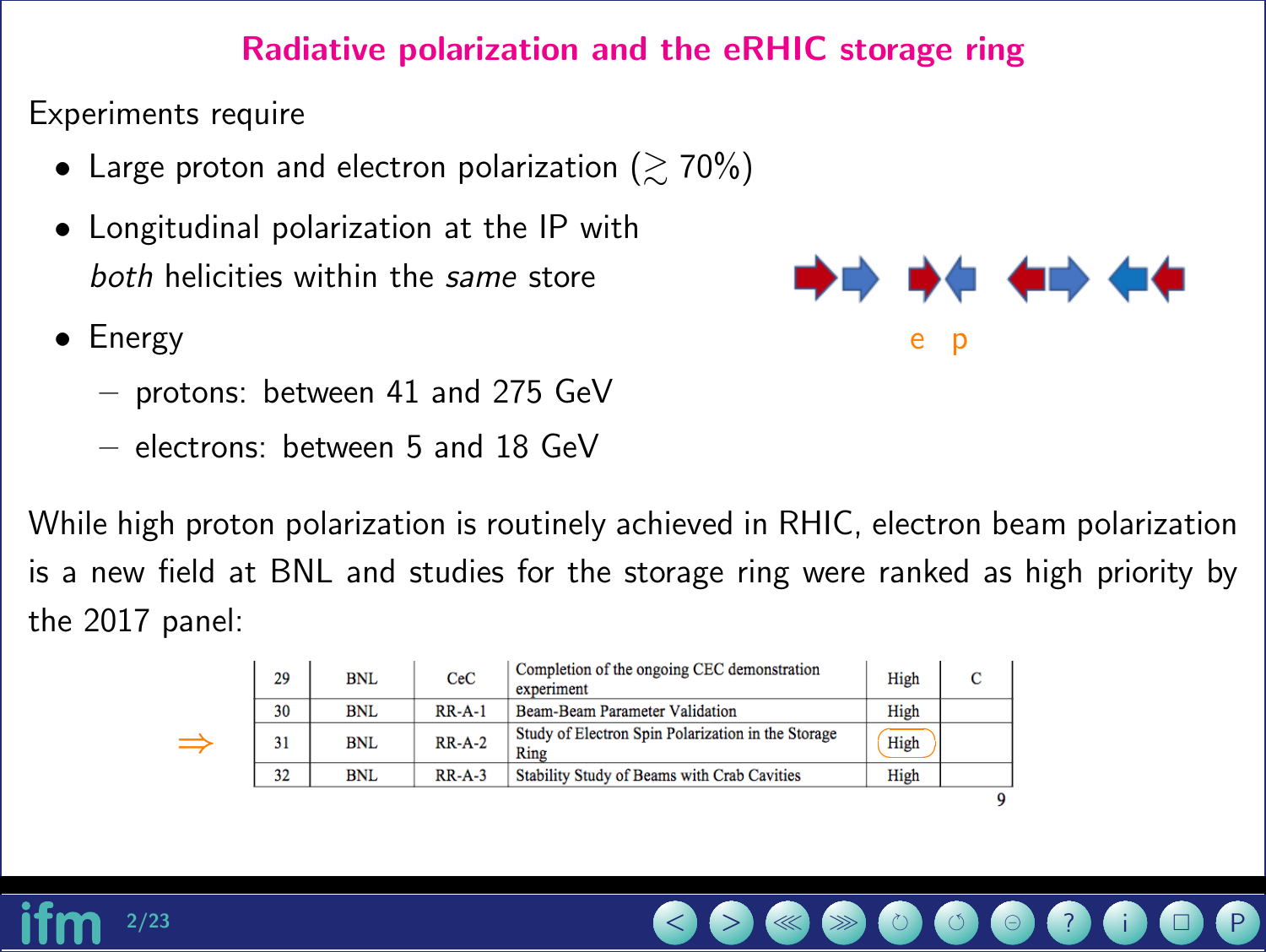Because the experimenters call for storage of electron bunches with both spin helicities Sokolov-Ternov effect is not an option but rather a *nuisance!* 

- A full energy polarized electron injector is needed: electron bunches are injected into the storage ring with high vertical polarization ( $\approx$  85%) and the desired spin direction (up/down).
- In the storage ring the polarization is brought into the longitudinal direction at the IP by a couple of solenoidal spin rotators left and right of the IP.



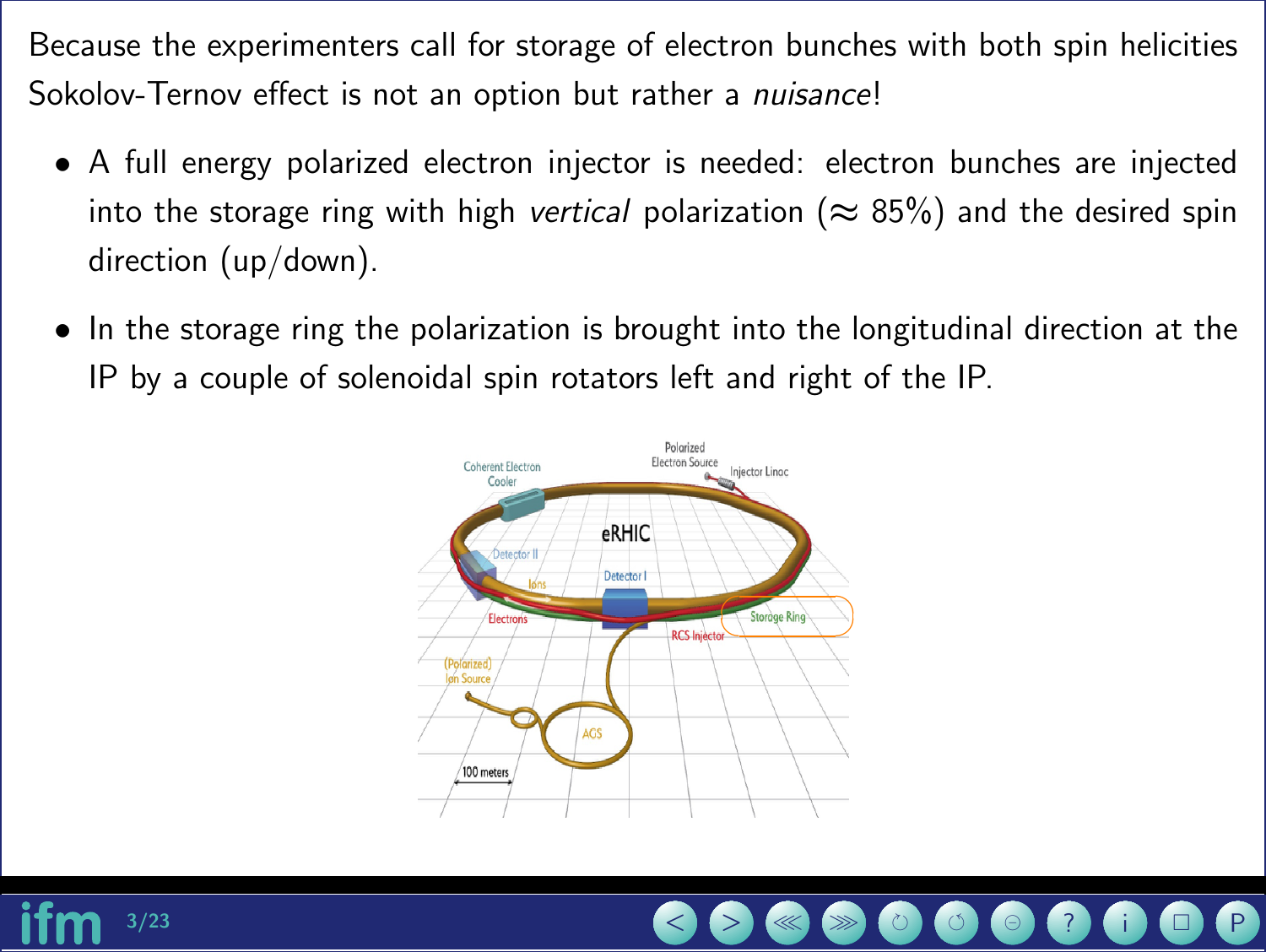The goal of my project funded first by NP Accelerator R&D Plan in July 2017 was to study the electron beam polarization in the eRHIC Storage Ring. In particular

- Investigating polarization lifetime for bunches with both helicity in the same store.
	- Assessing Sokolov-Ternov asymptotic polarization to be aimed for to avoid that the beam get quickly depolarized.
- Evaluating the impact of misalignments.
	- Putting in place countermesures.
- Investigating the effect of the beam-beam force on the electron beam polarization.

The allocated NP funds were exhausted in March 2018.

For the remaining FY18, the project has been supported by a MPO (Memorandum Purchase Order) in place through March 2019.

Results shown here reflect the *current status* of the study, not only what funded by the 2017 award!

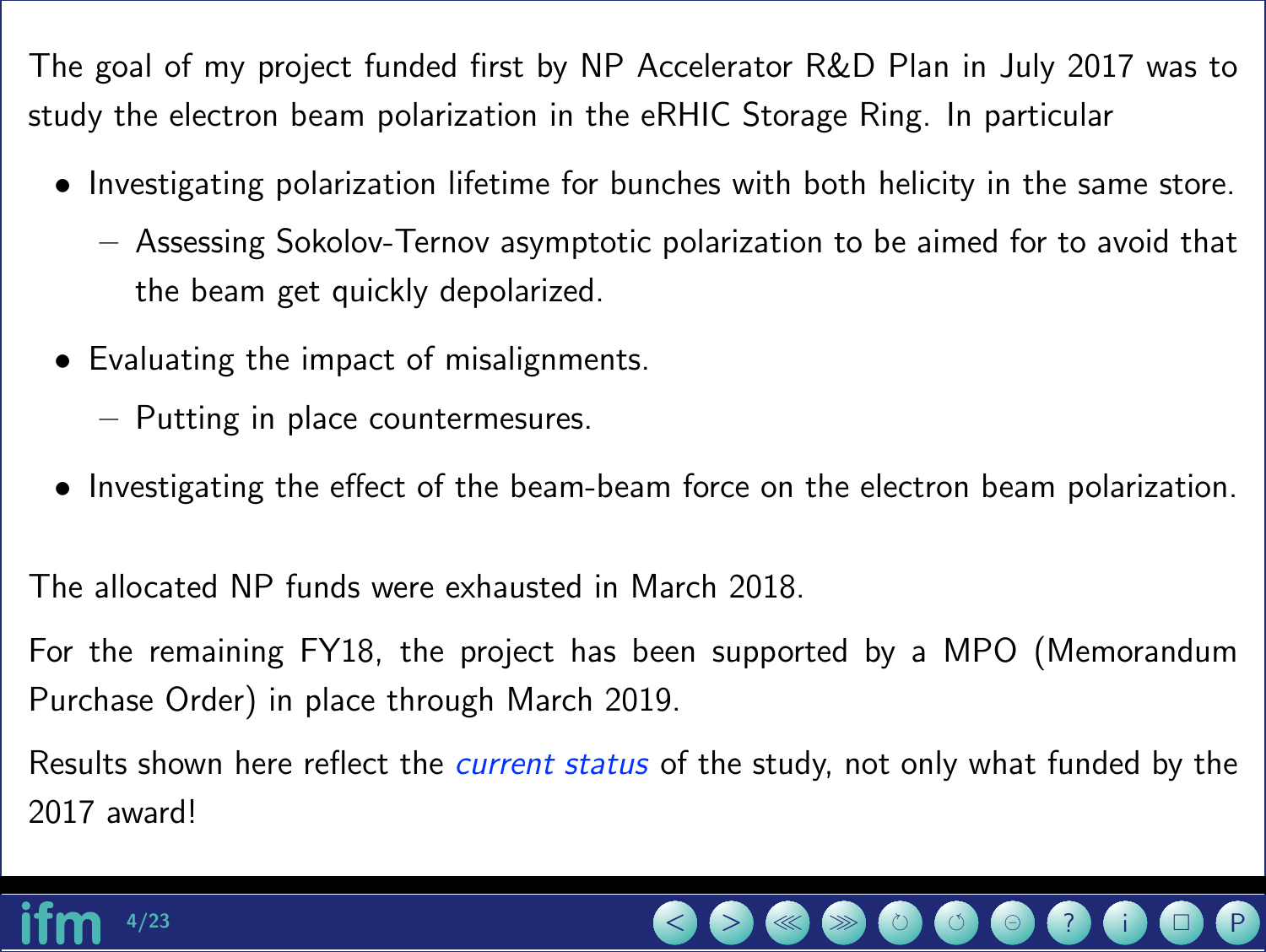Sokolov-Ternov effect tends to polarize the electron beam in the eRHIC storage ring upwards.



In the planned energy range the minimum polarization time *nominally* is  $\tau_p \simeq 30'$ at 18 GeV. At first sight a large time before Sokolov-Ternov effect reverses the polarization of the down-polarized electron bunches...

However the machine imperfections may quickly depolarize the *whole* beam, independently on polarization direction.

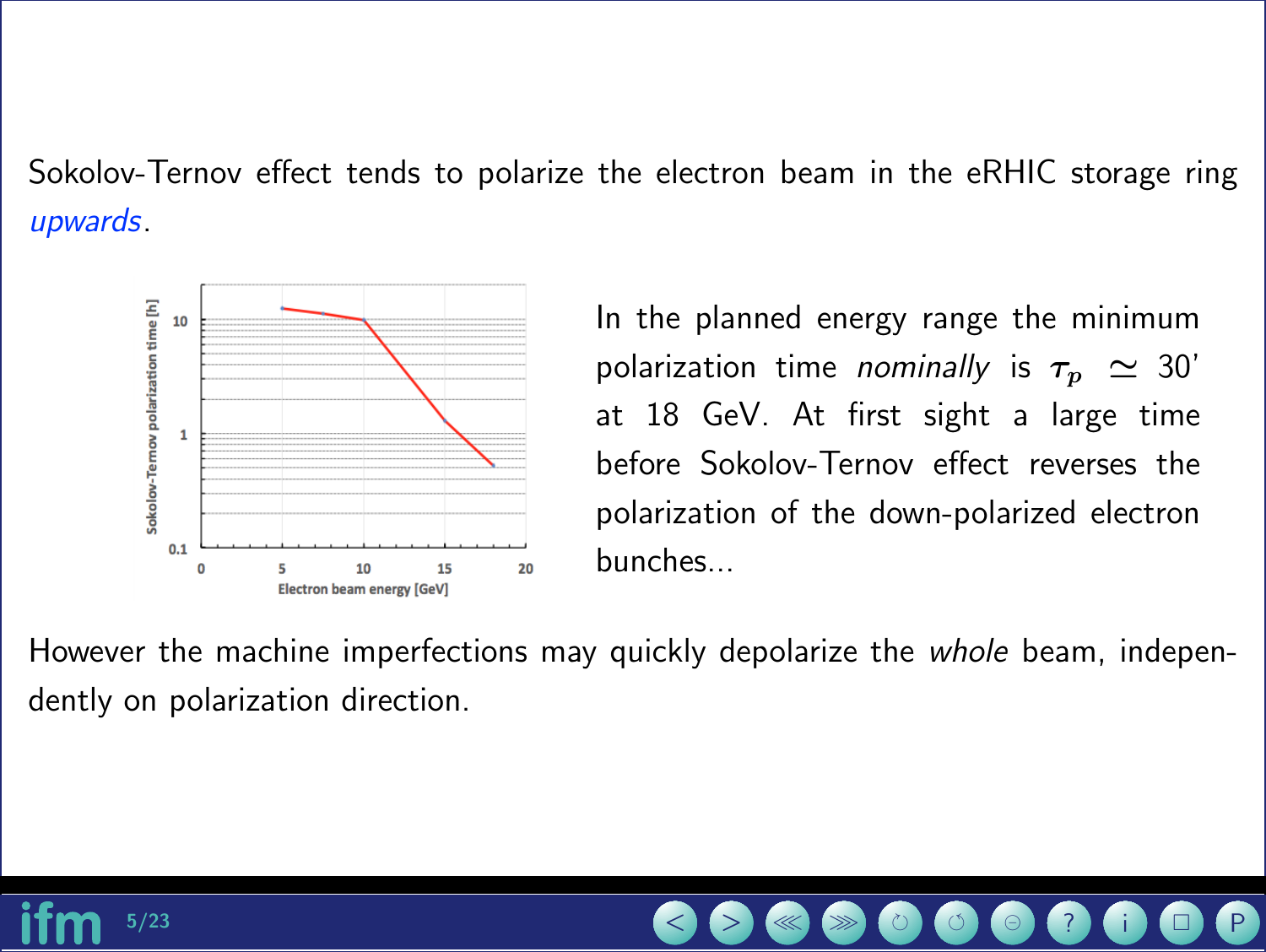Polarization builds-up exponentially

$$
P(t) = P_{\infty}(1 - e^{-t/\tau_p}) + P(0)e^{-t/\tau_p}
$$

In the presence of depolarizing effects it is

$$
P_{\infty} \simeq \frac{\tau_p}{\tau_{\rm BKS}} P_{\rm BKS} \quad \text{and} \quad \frac{1}{\tau_p} \simeq \frac{1}{\tau_{\rm BKS}} + \frac{1}{\tau_d}
$$

 $P_{\rm BKS}$  and  $\tau_{\rm BKS}$  are the Baier-Katkov-Strakhovenko generalization of the Sokolov-Ternov quantities when  $\hat{n}_0$  is not everywhere perpendicular to the velocity. They may be computed "analytically"; for eRHIC storage ring at 18 GeV it is

- $P_{BKS} \simeq 90\%$
- $\tau_{BKS} \simeq 30$  minutes.

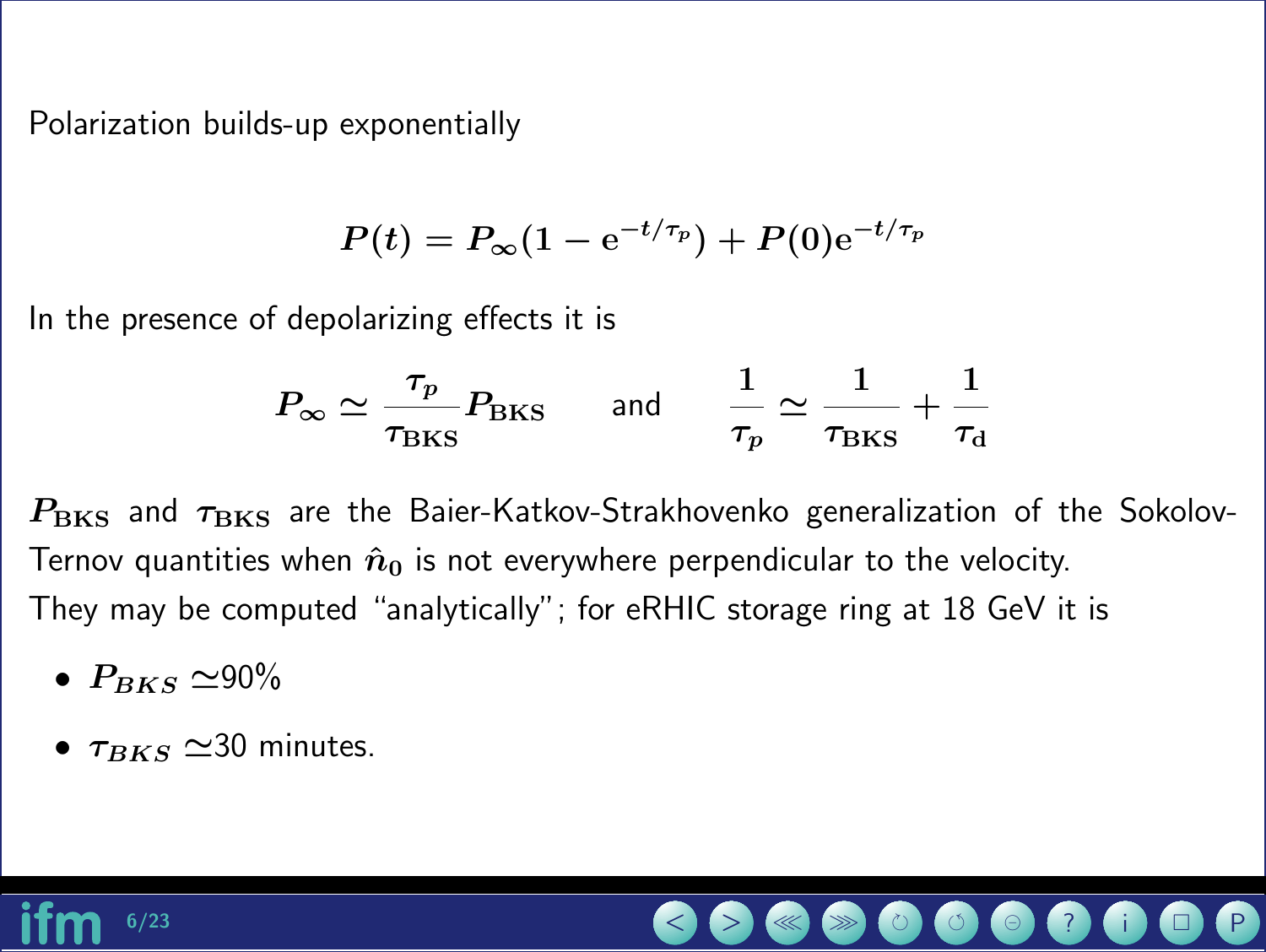

For instance, with  $P_{\infty}$ =30%, after 5 minutes  $P$  decays from 85% to

- $60\%$  for up polarized bunches  $\rightarrow < P > = 73\%$ 0% for *up* polarized bunches<br>
→  $\langle P \rangle$  = 73%<br>
9% for *down* polarized bunches Alo much ga<br>
→  $\langle P \rangle$  = -61%!<br>
for down polarized for down polarized
- $\bullet$   $-39\%$  for *down* polarized bunches



No much gain pushing  $P_{\infty}$  above  $\approx 50\%$ for down polarized bunches...

$$
\langle P \rangle = -70\% \to P_{\infty} = 80\%
$$
  

$$
\frac{P(0) \quad P_{\infty} \ [ \% ] \quad t[\min] \quad \langle P \rangle [ \% ]}{-85 \quad 50 \quad 4 \quad 70}
$$

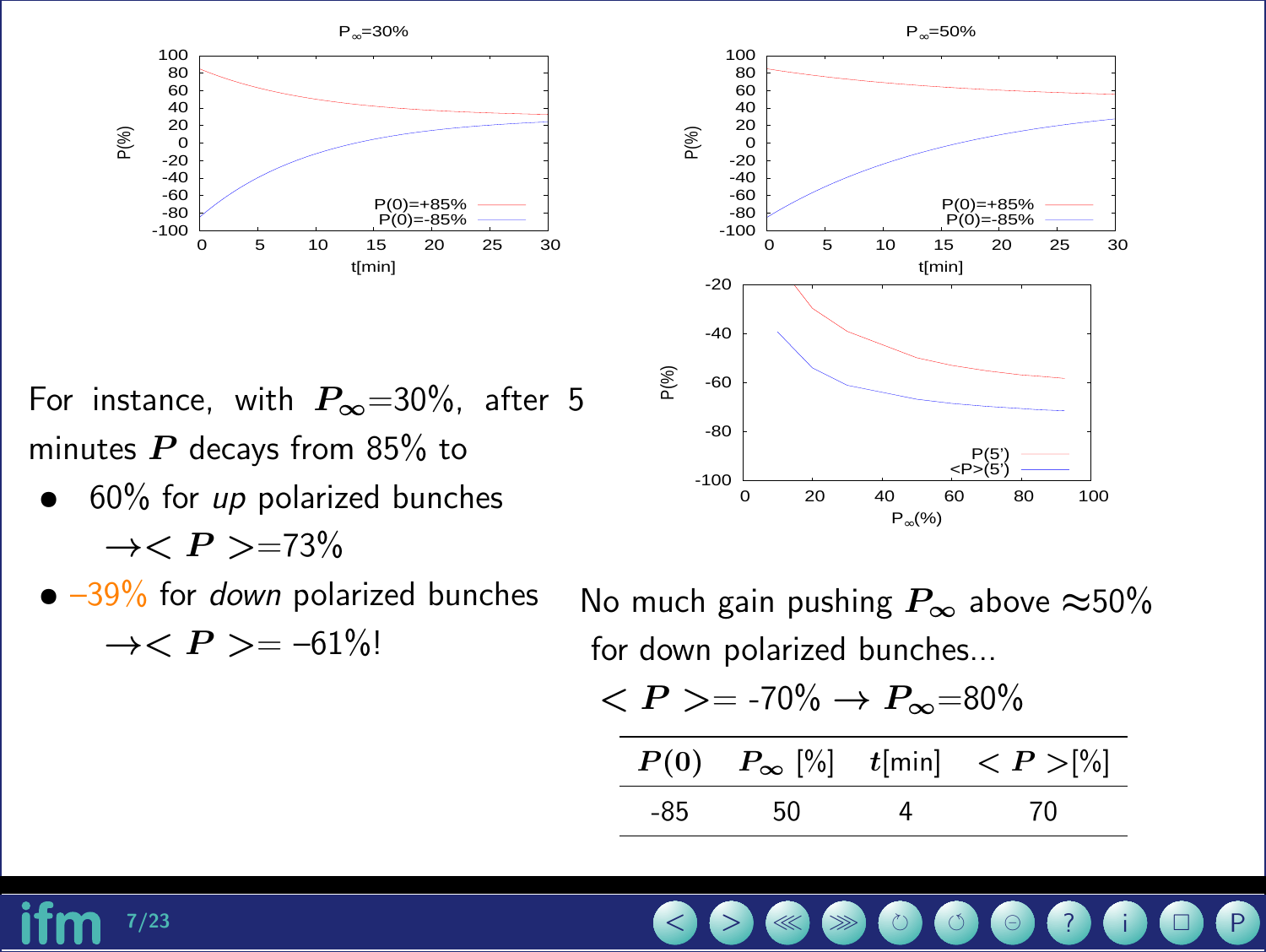## Simulations for the eRHIC storage ring

- Energy: 18 GeV, the most challenging.
- BNL files must be modified for mis-alignment simulations and compatibility with SITROS, used for the polarization studies  $\rightarrow$  conversion codes.
- First simulations with now obsolete optics/tunes.
- Results shown here are for the "ATS" optics with
	- $-90^0$  FODO for both planes;

$$
- \beta_x^* = 0.7 \text{ m and } \beta_y^* = 9 \text{ cm}.
$$

 $-Q_x$ =60.12,  $Q_y$ =56.10,  $Q_s$ =0.046

Tools:

- MAD-X for simulating quadrupole misalignments and orbit correction.
- SITROS package for computing the resulting polarization.
	- Tracking code with 2nd order orbit description and fully non-linear spin motion.
	- It has been used for HERA-e.
	- It contains SITF for polarization computation with linearized spin motion.

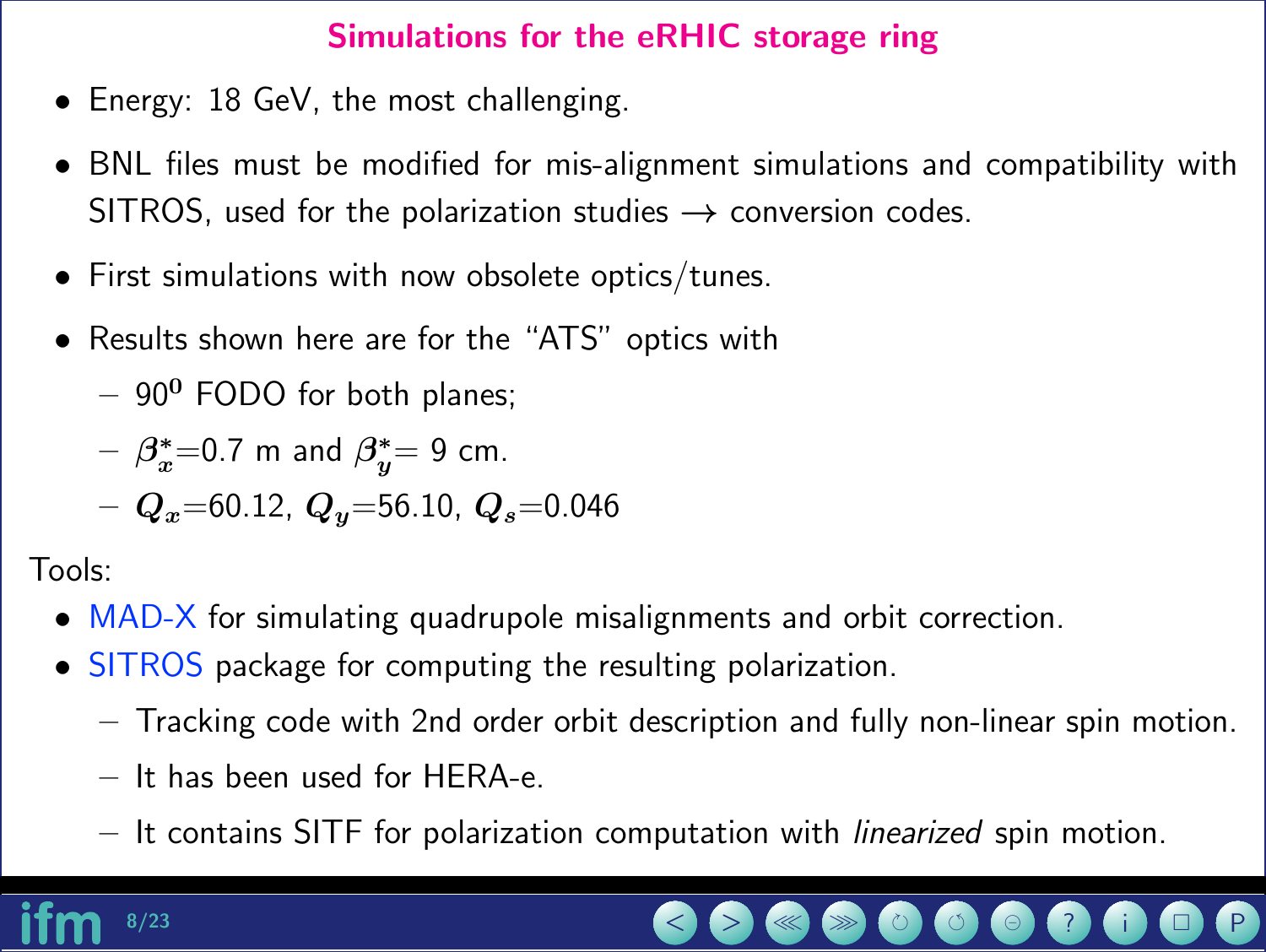



|                             | $\sigma_x$ | $\bm{\sigma_u}$                                             | $\sigma_{\ell}$ |
|-----------------------------|------------|-------------------------------------------------------------|-----------------|
|                             |            | $\lceil mm \rceil$ $\lceil \mu m \rceil$ $\lceil mm \rceil$ |                 |
| <b>SITF</b>                 |            | 0.121 0.588 6.967                                           |                 |
| SITROS  0.135  1.776  7.046 |            |                                                             |                 |

## Two problems

- L[a](#page-8-0)rge equilibrium  $\epsilon_y$ <sup>a</sup>.
- Unusual large difference between linearized calculation and tracking.

<span id="page-8-0"></span>a It is related to the IR design in presence of SR. Same effect observed also in older optics.



For comparison: Hera-e with 3 rotators.

9/23 < > ≪ ≫ ? i P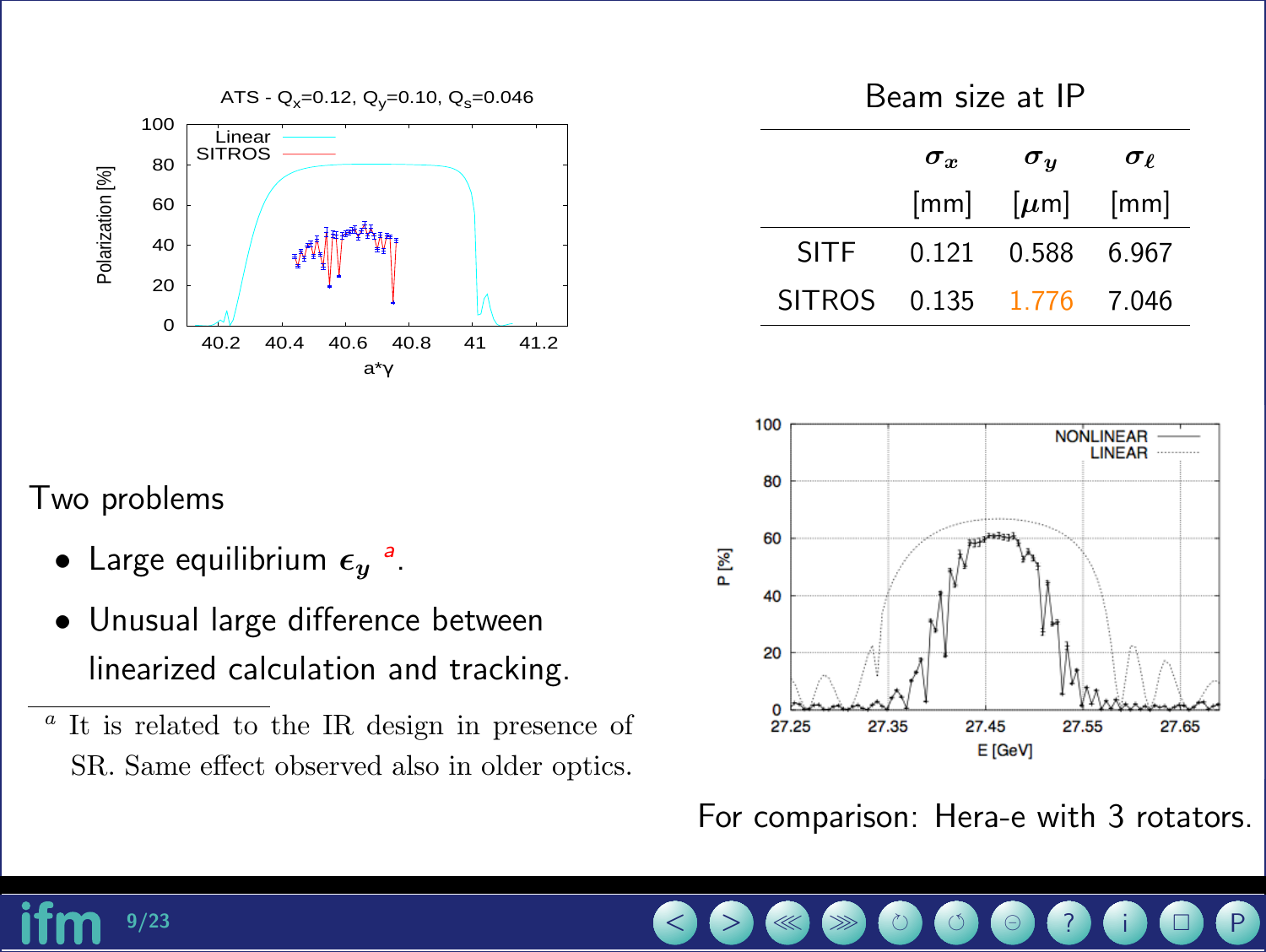Bmad (by D. Sagan) implemented on a MAC laptop for cross-checking SITROS results. 300 particles tracked over 6000 turns (typical SITROS parameters) with SR and stochastic emission with Bmad "standard" tracking.



| Beam size            |                         |                            |                 |                        |
|----------------------|-------------------------|----------------------------|-----------------|------------------------|
|                      | $\boldsymbol{\sigma_x}$ | $\bm{\sigma}_{\bm{y}}$     | $\sigma_{\ell}$ | $\bm{\sigma}_{\bm{E}}$ |
|                      |                         | $[\mu m]$ $[\mu m]$ $[mm]$ |                 | %                      |
| analytical (Bmad)    | 123                     | 0.4                        | $-7.0$          | 0.1                    |
| <b>Bmad tracking</b> | 120                     | 2.0                        | 6.7             | 0.1                    |
| <b>SITROS</b>        | 136                     | 1.8                        | 7.0             | $()$ ]                 |

The large  $\epsilon_y$  is not a SITROS artifact. Also confirmed by MAD8 and MADX-PTC.

10/23 < > ≪ ≫ ? i P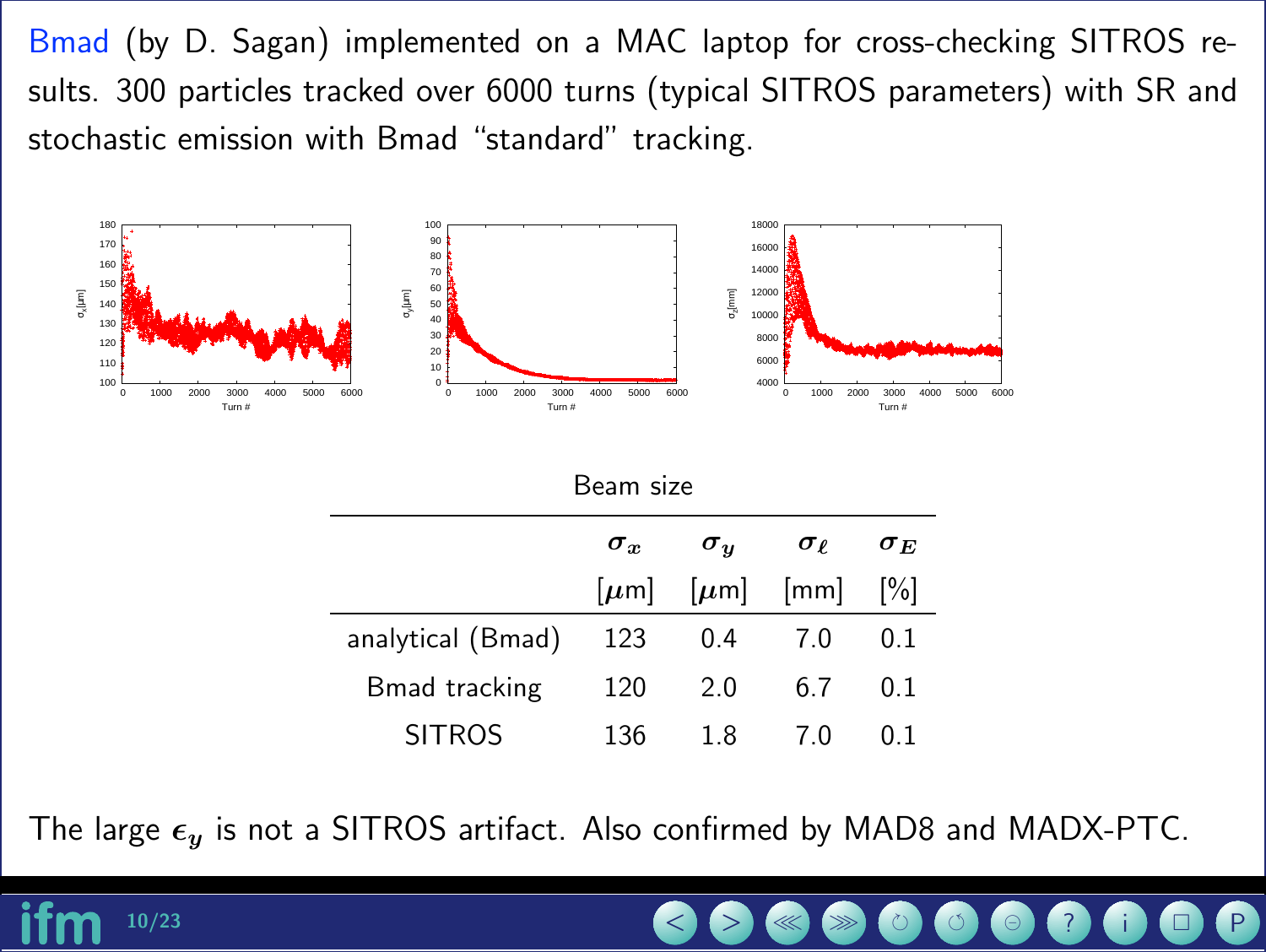Add spins following SITROS path:

- Once equilibrium is reached particles coordinates are dumped on file.
- Spins parallel to  $\hat{n}_0(0)$  are added and tracking re-started.

The spin tracking is very slow: 300 particles and 3000 turns take over 24 hours for one single energy point!



D. Sagan is speeding up the tracking with spin.

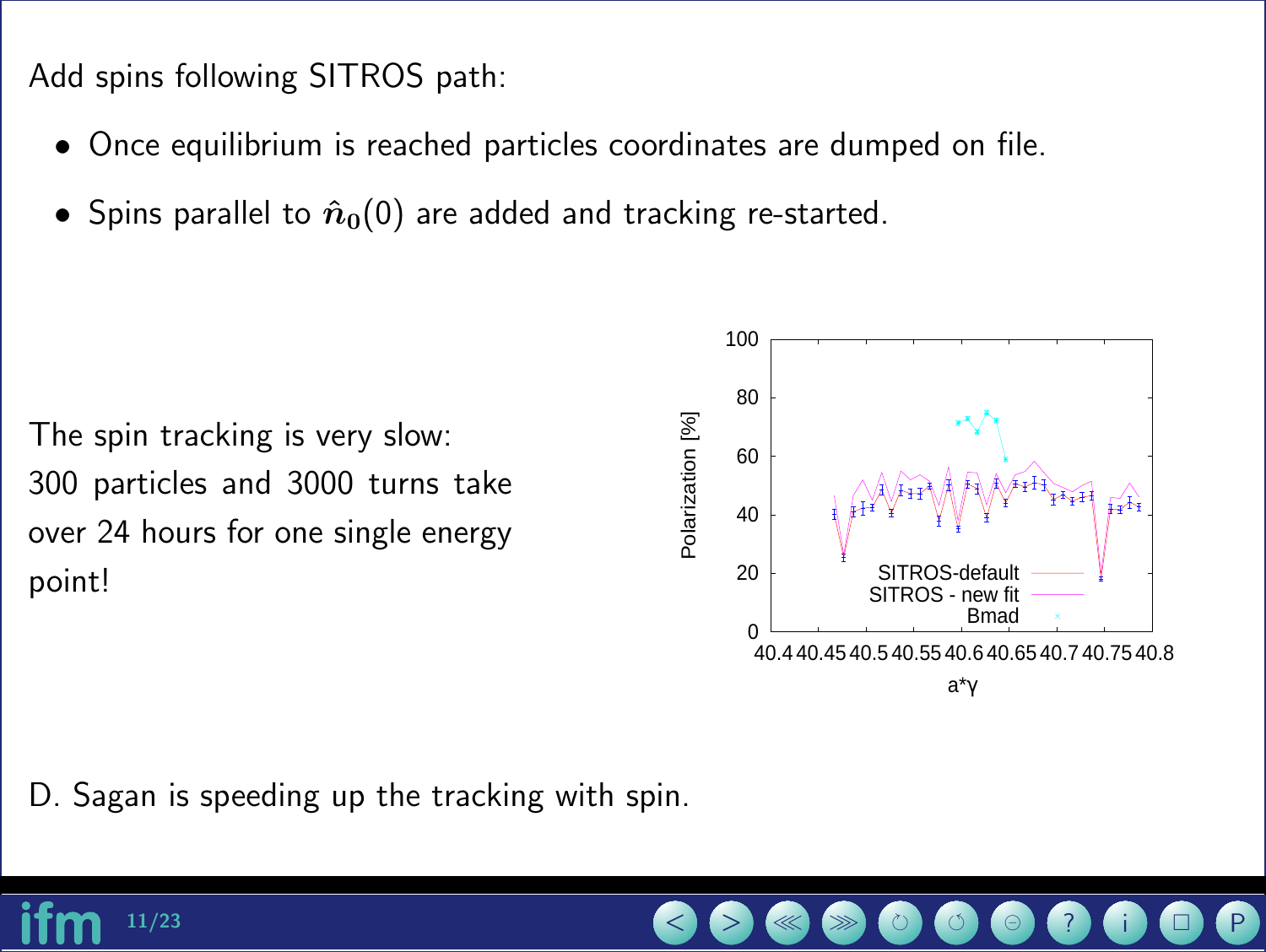#### Machine with misalignments

- 494 BPMs  $(h+v)$  added close to each quadrupole.
- 2x494 correctors  $(h+v)$  added close to each quadrupole.
- Magnet misalignments and orbit correction simulated by MAD-X.
- Optics with errors and corrections dumped into a SITROS readable file.

|  | Assumed quadrupole RMS misalignments |  |  |  |
|--|--------------------------------------|--|--|--|
|--|--------------------------------------|--|--|--|

| horizontal offset | $\delta x^Q$    | 200 $\mu$ m   |
|-------------------|-----------------|---------------|
| vertical offset   | $\delta y^Q$    | 200 $\mu$ m   |
| roll angle        | $\delta \psi^Q$ | 200 $\mu$ rad |

#### **Strategy**

- switch off sextupoles;
- move tunes to  $0.2/0.3$ ;
- introduce errors;
- correct orbit (MICADO/SVD);
- turn on sextupoles;
- tunes back to luminosity values.

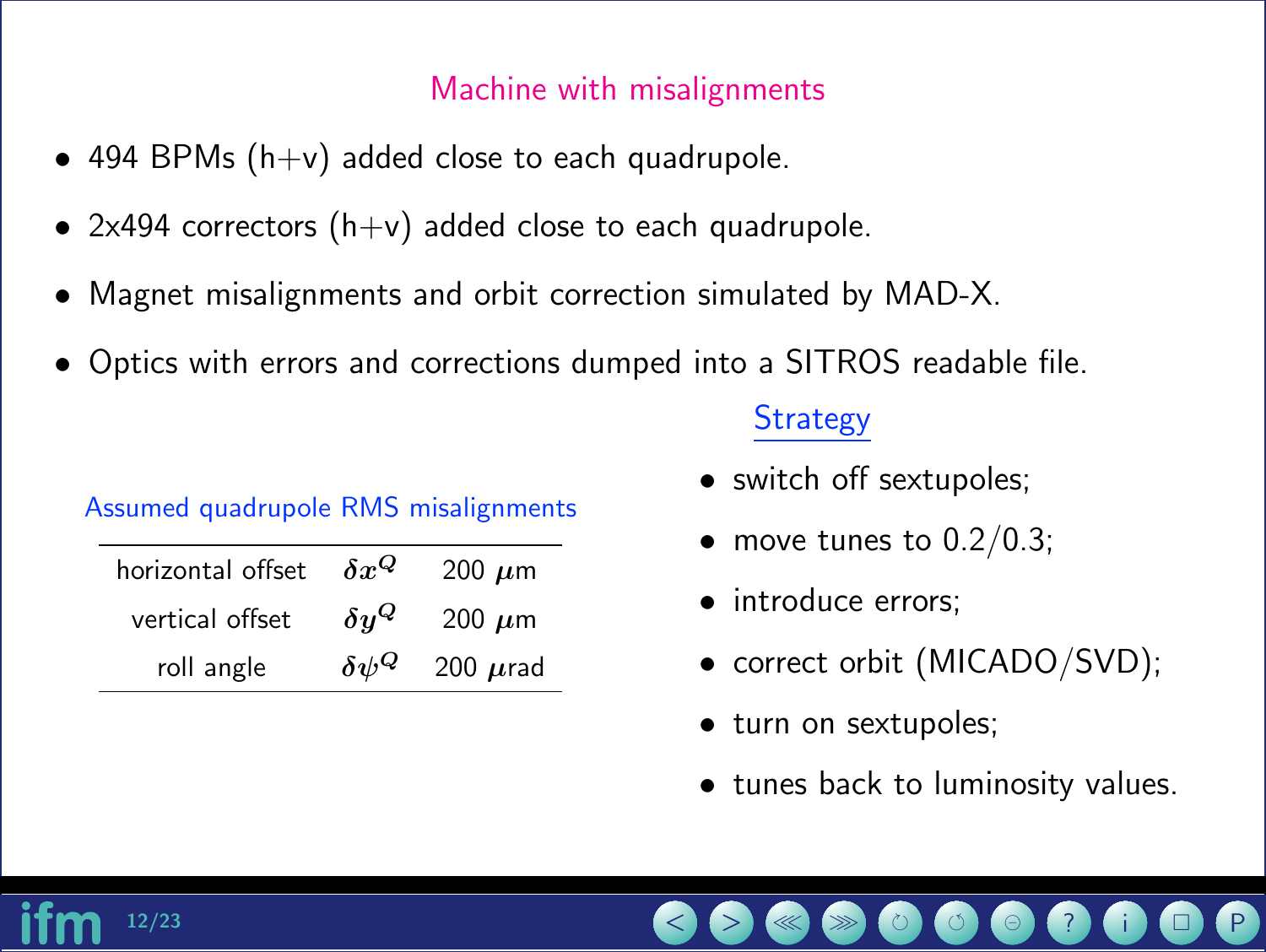MAD-X fails correcting the orbit!

Example with only  $\delta y^Q\neq 0$  and sexts off. Large discrepancy between what the correction module promises...

...and the actual result!



Separate horizontal and vertical orbit correction inadequate in the rotator sections

 $\rightarrow$  "external" program used for correcting horizontal and vertical orbits simultaneously.

13/23 < > ≪ ≫ ? i P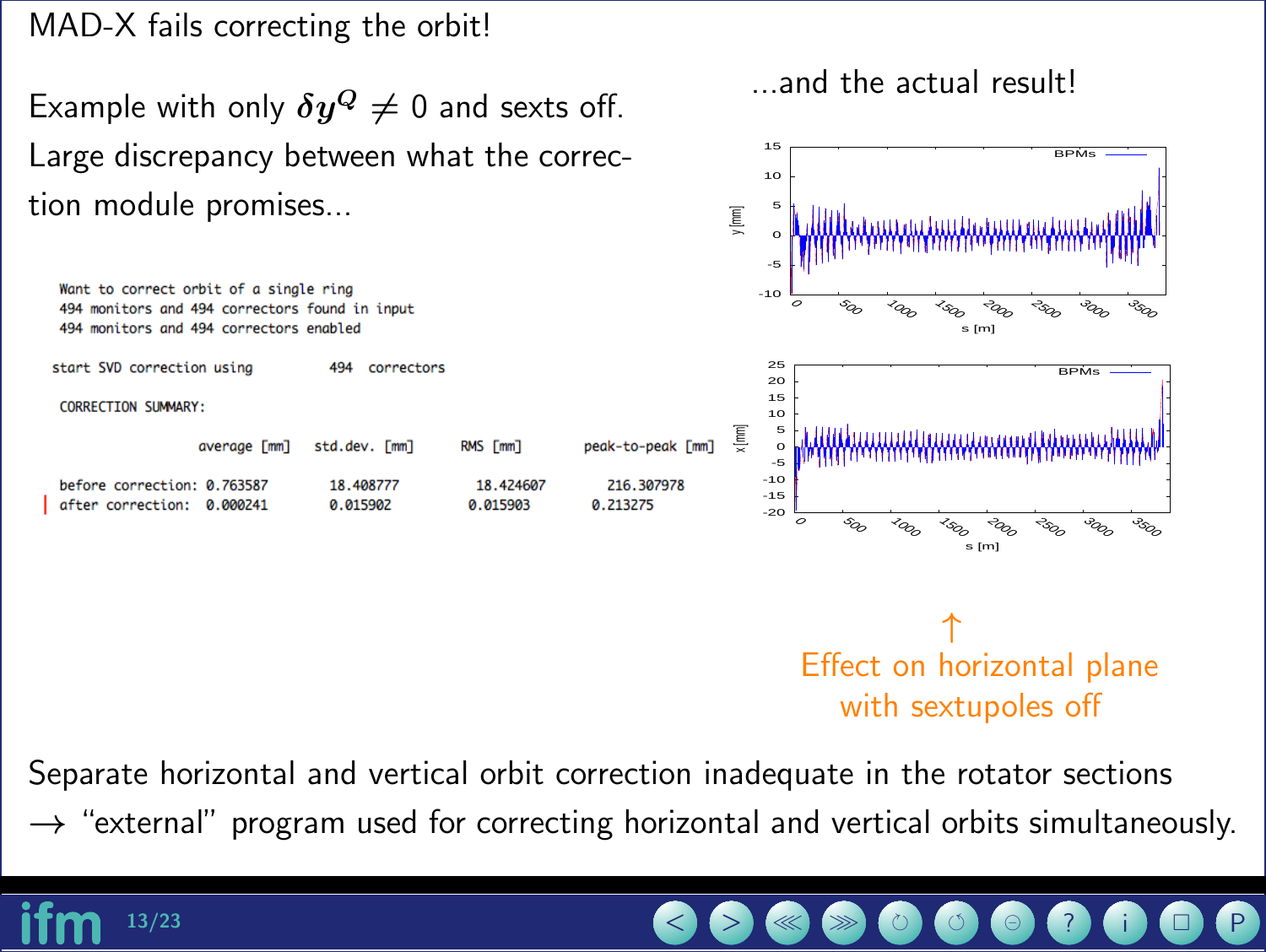One error realization

- after orbit correction
- with  $Q_x$ =60.10,  $Q_y$ =56.20 (HERA-e tunes).



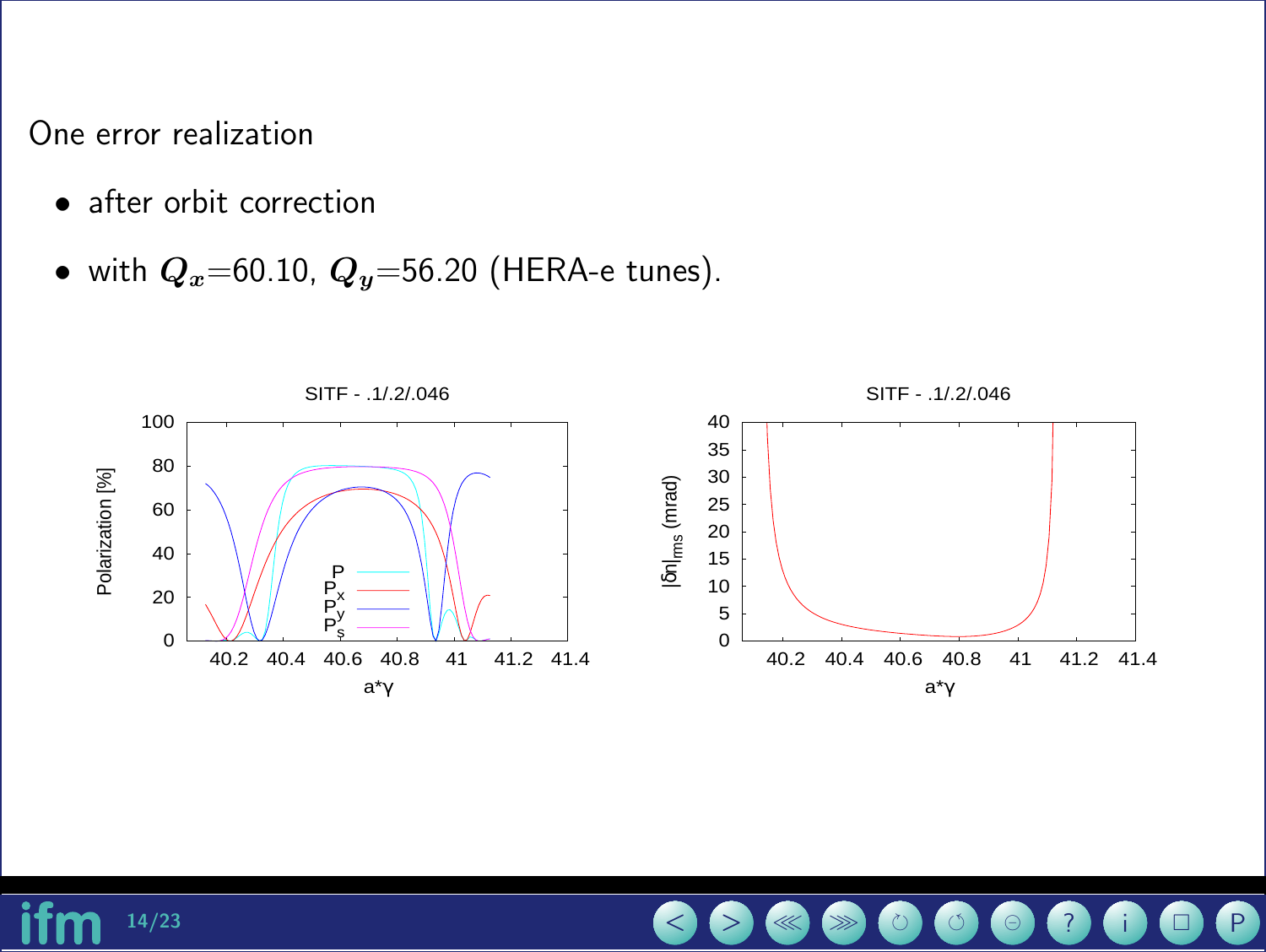Same error realization, betatron tunes moved to  $Q_x=60.12$ ,  $Q_y=56.10$  for luminosity operation; w/o skew quads,  $|C^-| \approx 0.01$ .



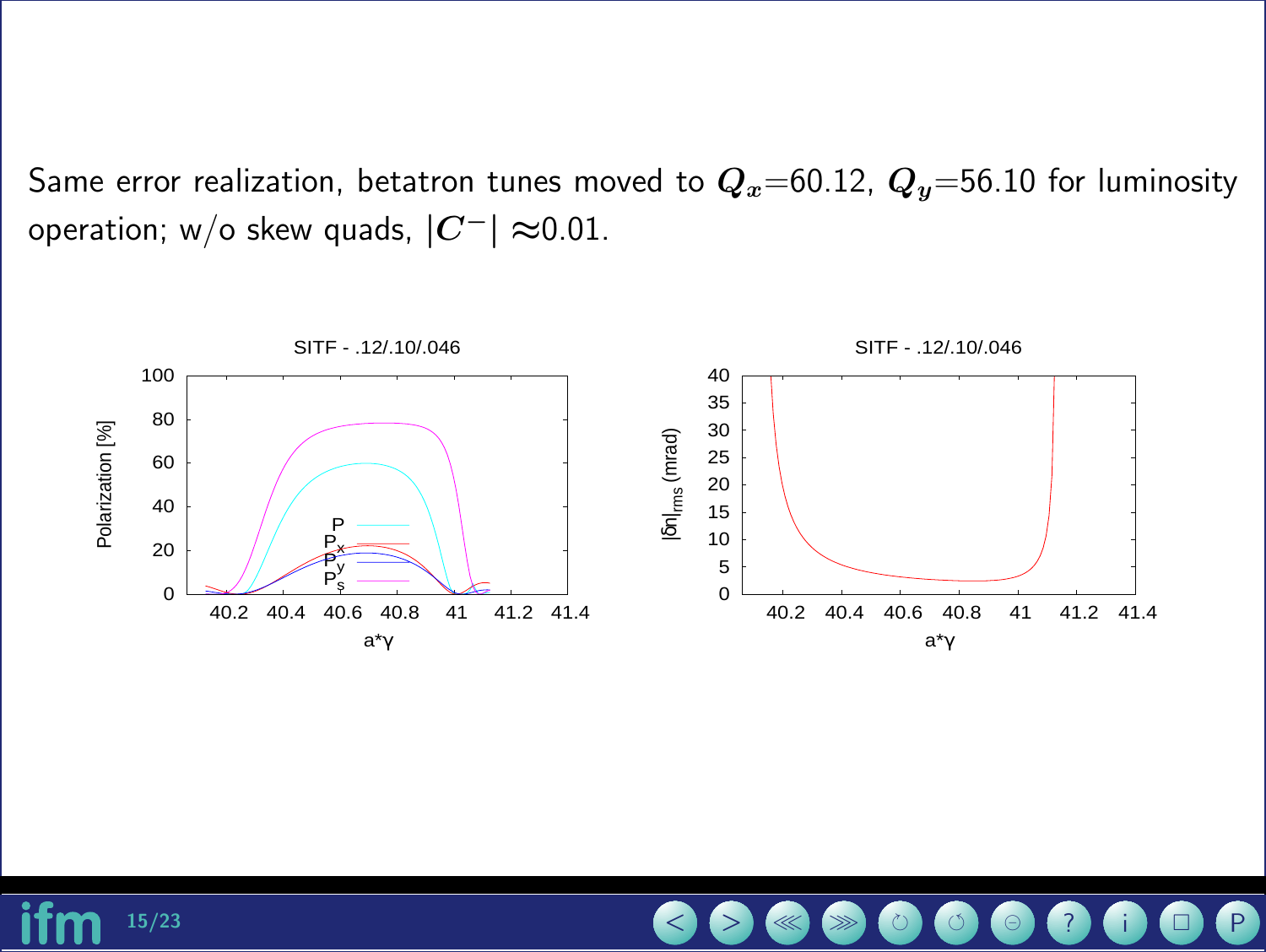Coupling and vertical dispersion correction with skew quads

Vertical dispersion due to a skew quad

$$
\Delta D_y(s)=\frac{1}{2\pi\sin\pi Q_y}D_x^{skq}\sqrt{\beta_y^{skq}\beta_y(s)}\cos{(\pi Q_y-|\mu_y-\mu_y^{skq}|)}(K\ell)_{skq}
$$

Coupling functions

$$
w_\pm(s) \propto \sqrt{\beta_x^{skq} \beta_y^{skq}(s)}
$$

Introduced 46 independently powered skew quadrupoles in arc locations where

$$
D_x^{skq} \sqrt{\beta_y^{skq}} \quad \text{ and } \quad \sqrt{\beta_x^{skq} \beta_y^{skq}(s)}
$$

are large.

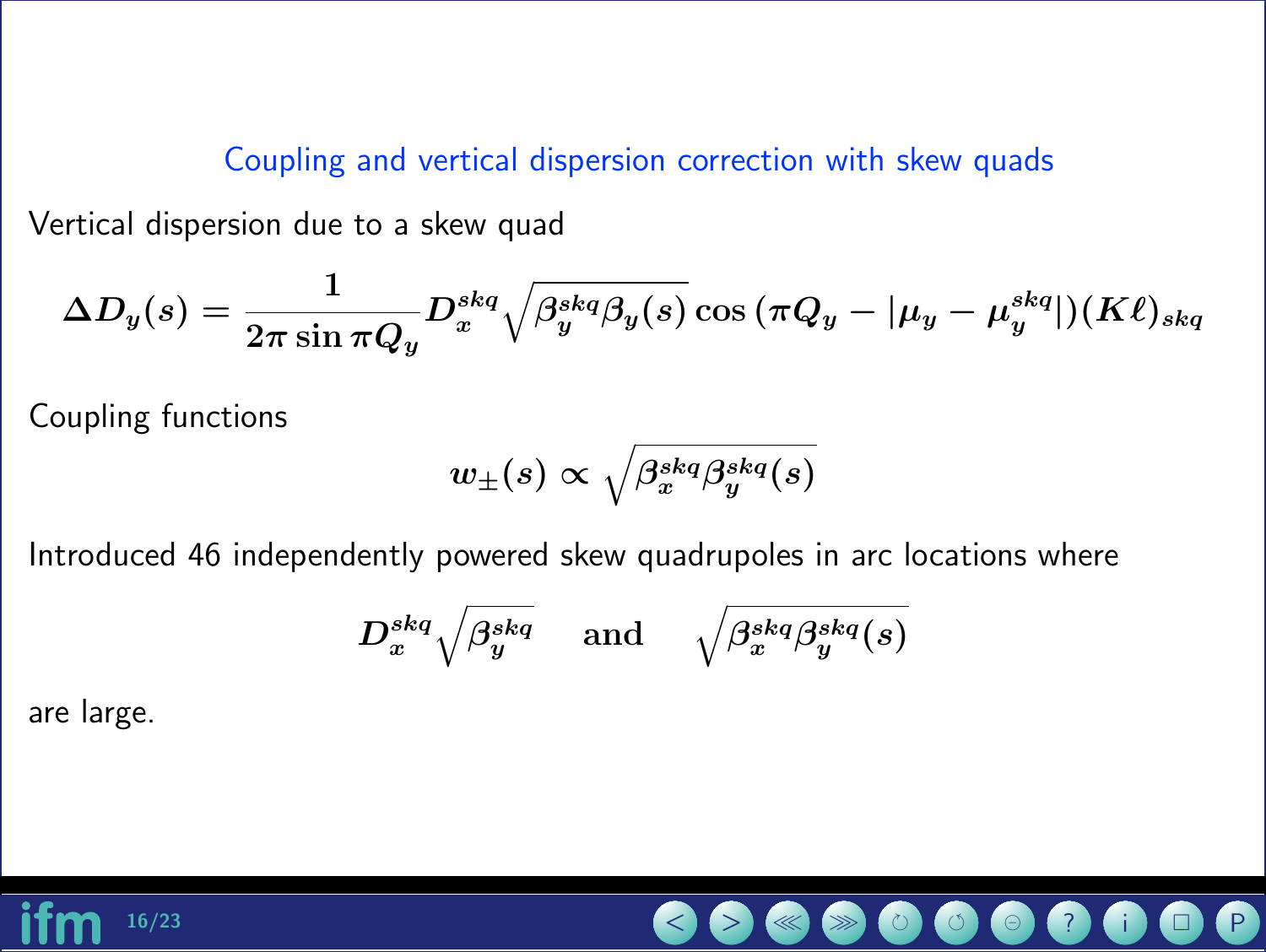Same error realization, luminosity betatron tunes with optimized skew quads,  $|C^-|$  ≈0.002.



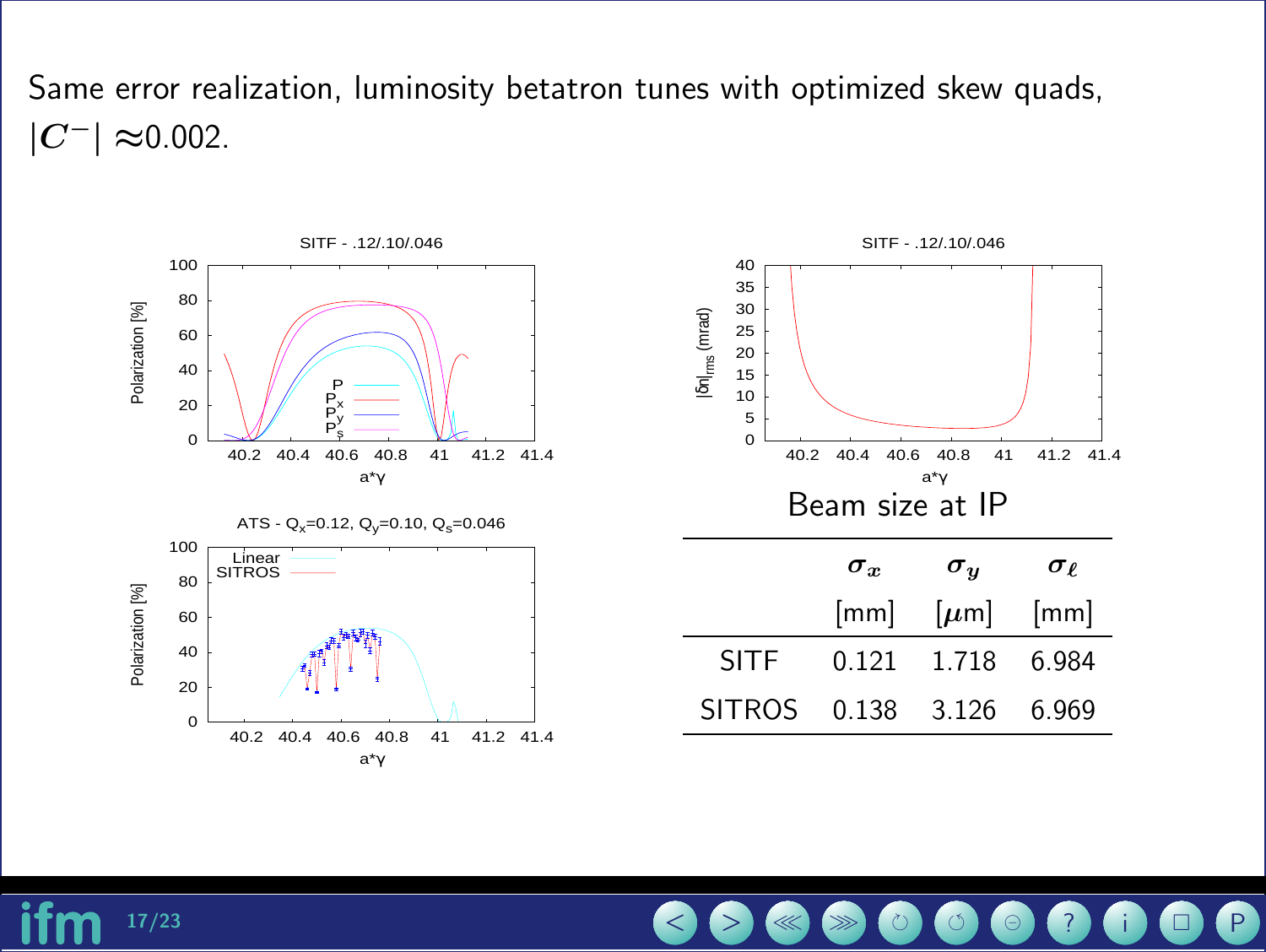Adding  $\hat{n}_0$  correction by *harmonic bumps* 



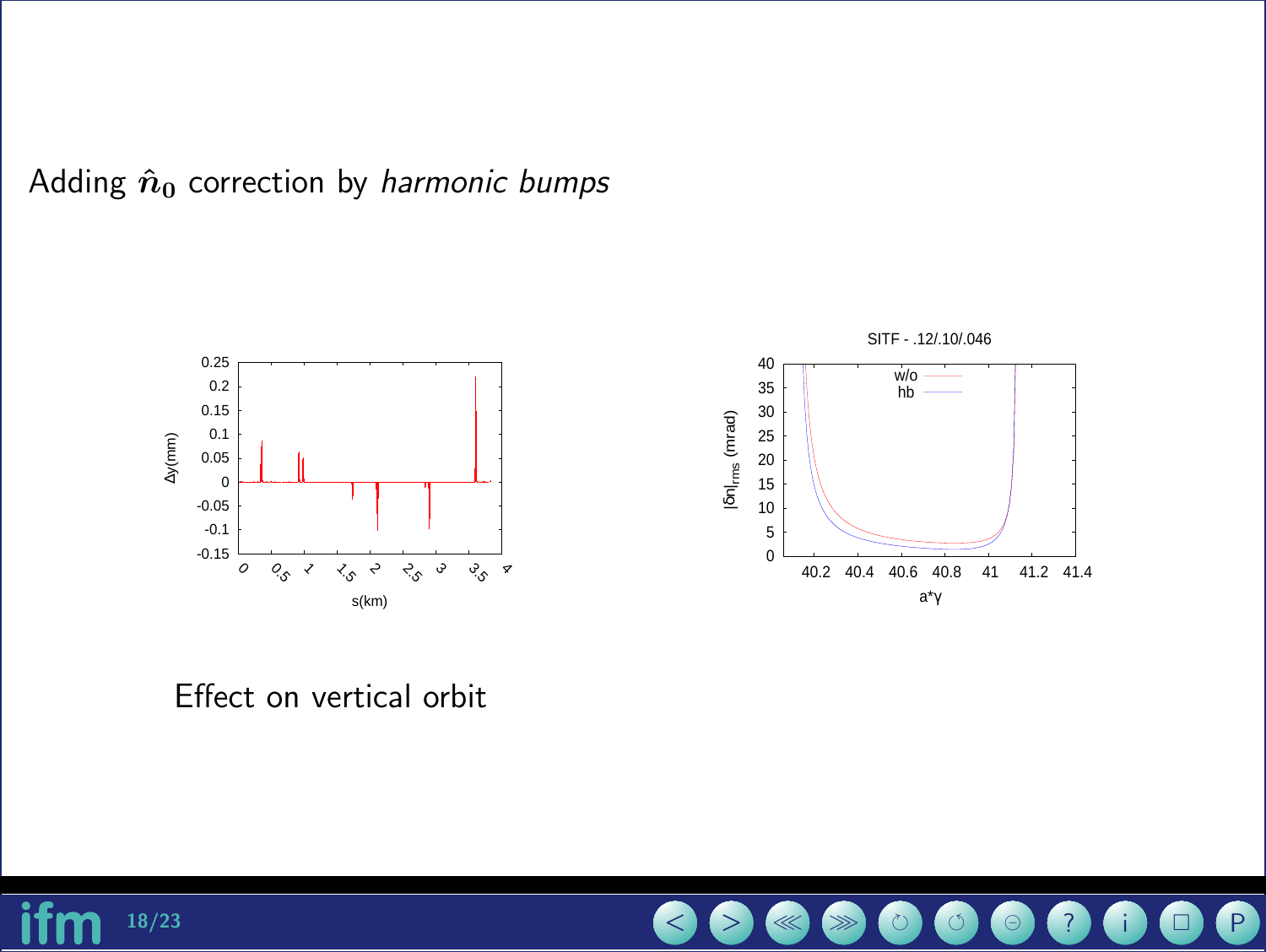

Beam size at IP

|                             | $\sigma_x$ | $\sigma_{u}$                                                | $\sigma_{\ell}$ |
|-----------------------------|------------|-------------------------------------------------------------|-----------------|
|                             |            | $\lceil mm \rceil$ $\lceil \mu m \rceil$ $\lceil mm \rceil$ |                 |
| SITF                        |            | 0.121 3.151 6.985                                           |                 |
| SITROS  0.139  4.402  7.004 |            |                                                             |                 |



Level of polarizations is as for the unperturbed optics. However: BPMs errors must be included and some statistics is needed!



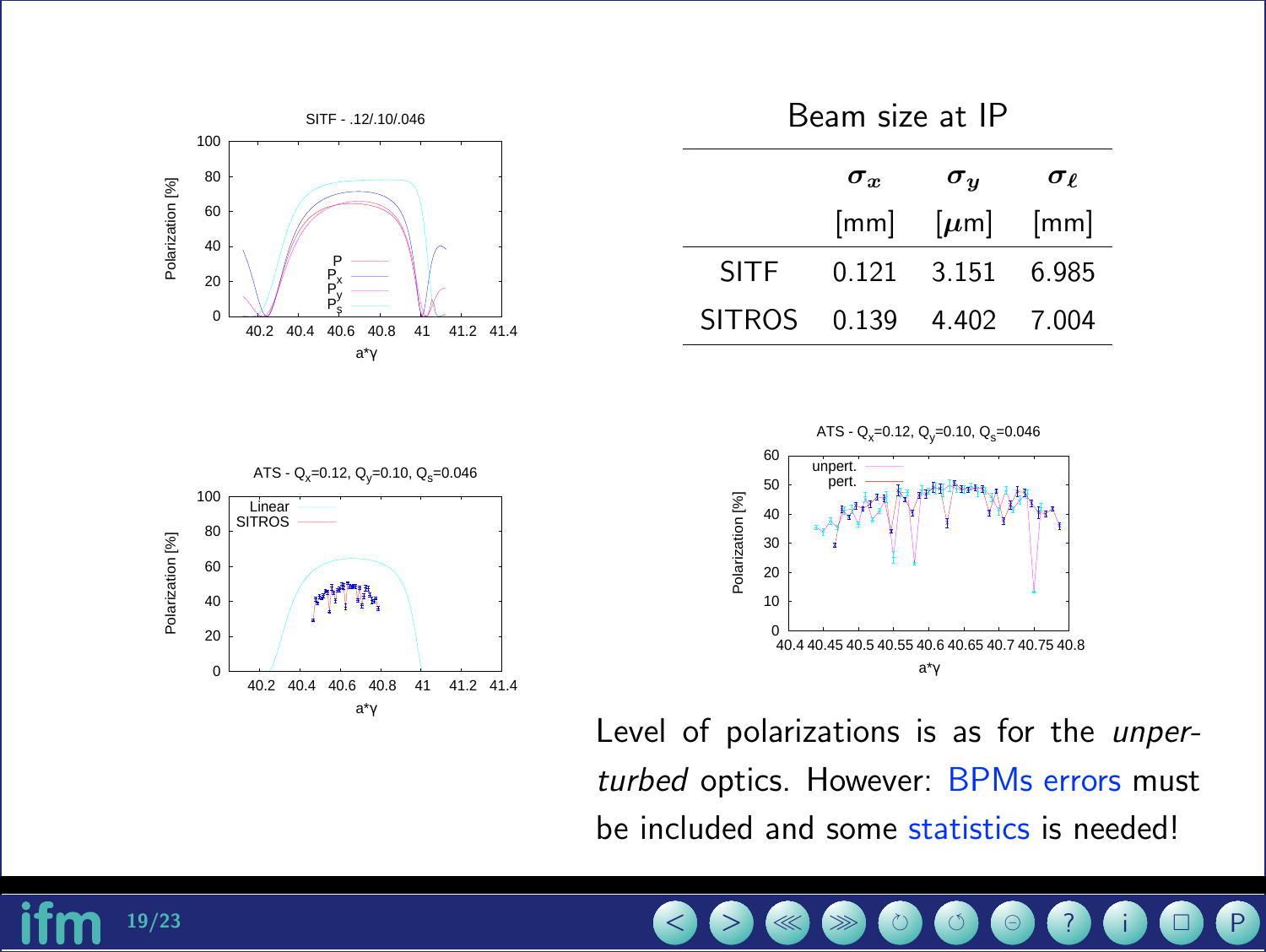#### $\epsilon_y$  bump

The beam vertical emittance is 1.7 pm, corresponding to  $\sigma^*_n$  $^*_y\simeq$  0.4  $\mu$ m. A larger beam size at the IP may be needed.

The e-beam  $\epsilon_y$  may be efficiently increased by anti-symmetric bumps around low  $\beta_y$ locations.

As a test such a bump has been introduced around the IP.

Effect on polarization is detrimental. For  $\epsilon_y=$  3 nm there is no polarization!



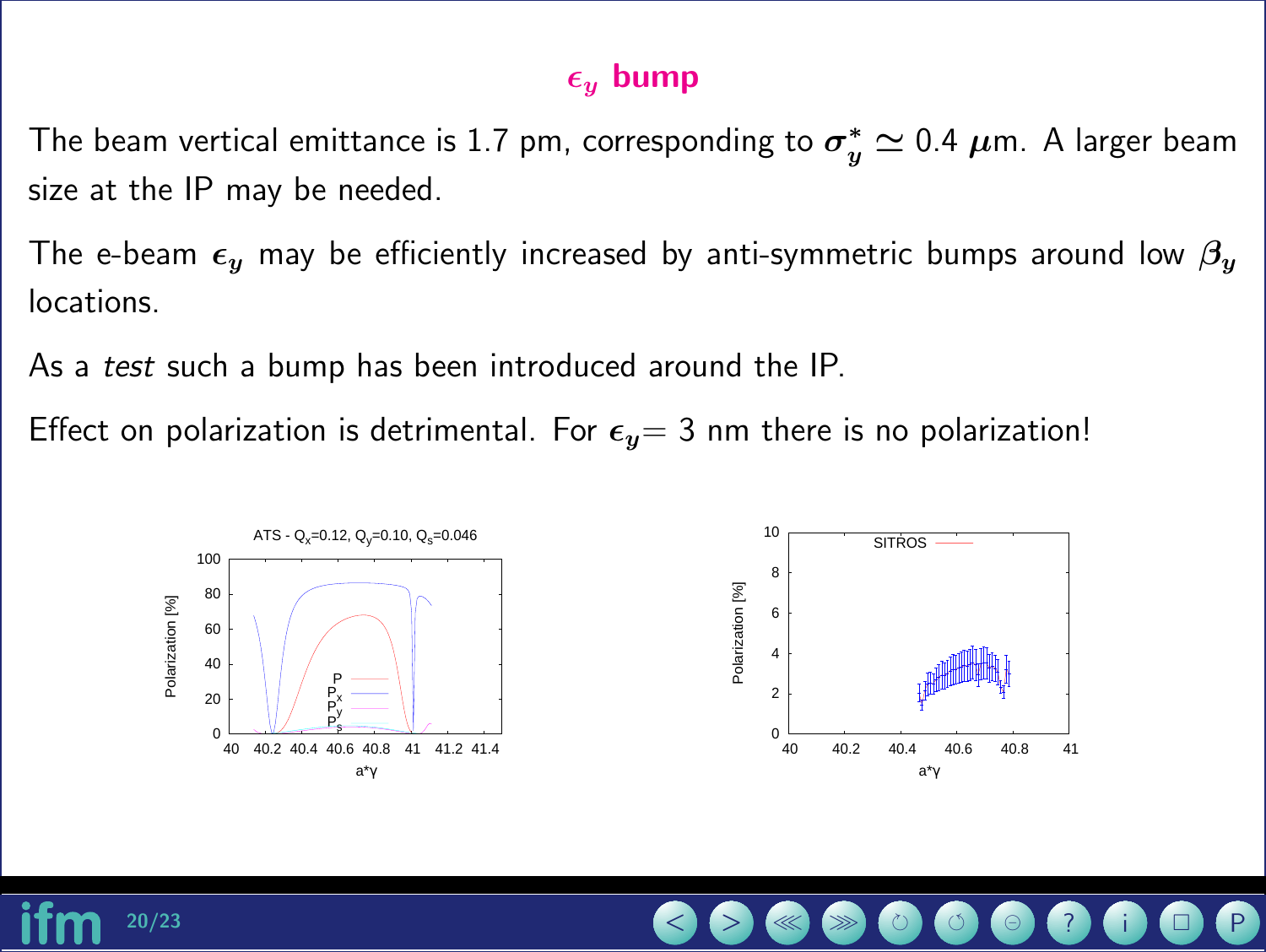#### Delivered in summary

- Beam polarization in the eRHIC storage ring has been studied.
- ATS lattice has been modified to include BPMs, correctors and skew quadrupoles.
- With conservative errors  $P_{\infty} \approx 50\%$  seems within reach:
	- $-$  for *upwards* polarized bunches (anti-parallel to the guiding field),  $< \hspace{-3pt} P \hspace{-3pt}> \approx 80\%$  , over 5 minutes if  $P(0){=}85\%$ ;
	- $-$  for bunches polarized *downwards* the average polarization drops to 67%.
- Luminosity working point requires linear coupling correction. Here the benefit of a local correction using 46 skew quadrupoles has been shown.
- $\bullet$  Harmonic bumps for the  $\hat{n}_0$  axis correction have been implemented.
- Comparisons with different codes (Bmad, PTC) have started.

|                                    | July 2017 - March 2018 |
|------------------------------------|------------------------|
| Funds allocated by NP Acc. R&D FOA | \$80k                  |
| Actual costs to March 2018         | \$80k                  |

The work is currently funded by a MPO.

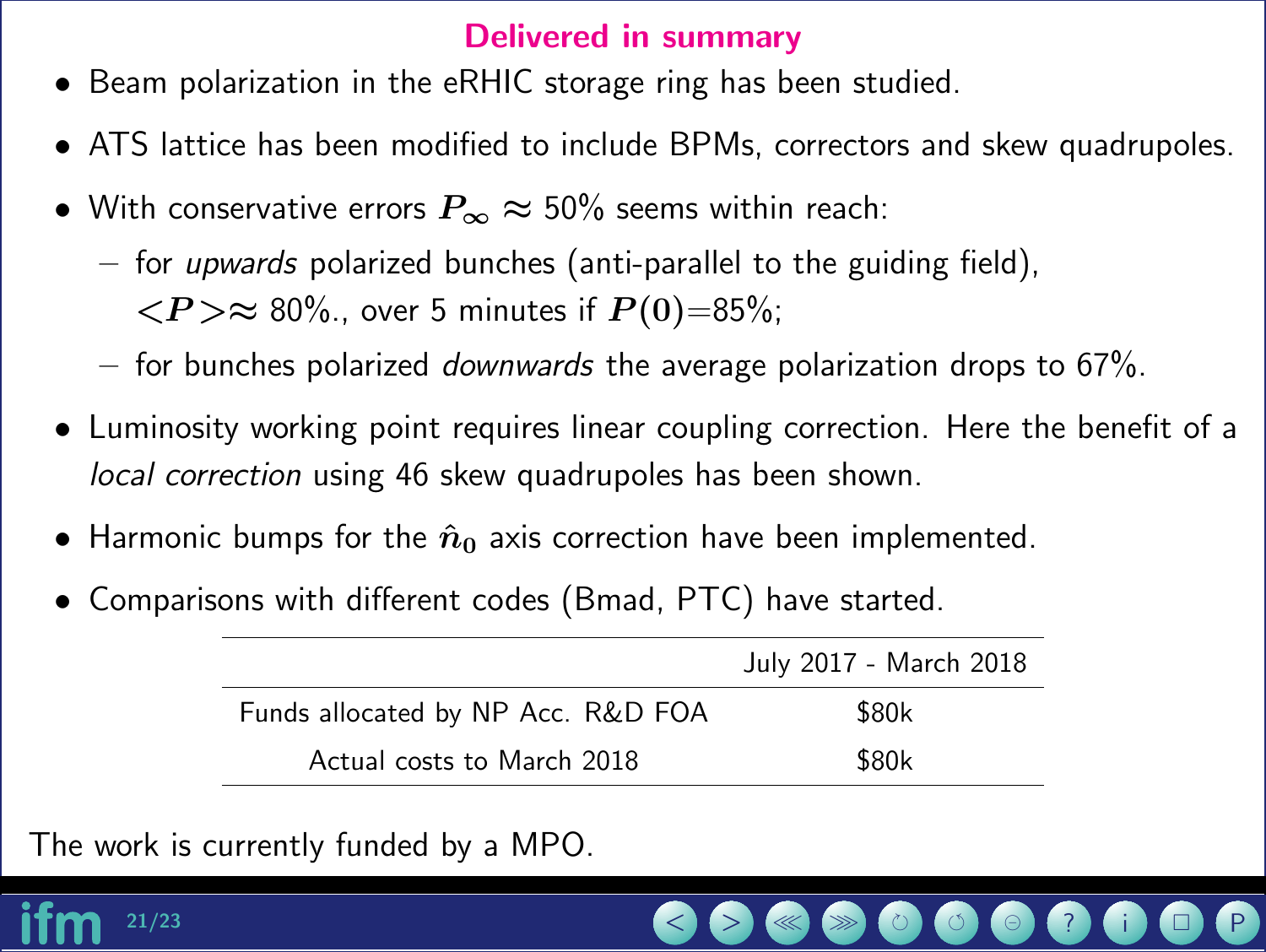### To-do-list

- BPMs errors must be included in the mis-alignments simulation.
- Some statistics must be gained.
- Independent correction of betatron coupling and vertical spurious dispersion must be tried.
- A knob for controlling the vertical beam size at IP  $w/o$  affecting polarization is needed.
- Beam-beam effects need to be addressed.
- The work must be repeated for the other 2 energy values.